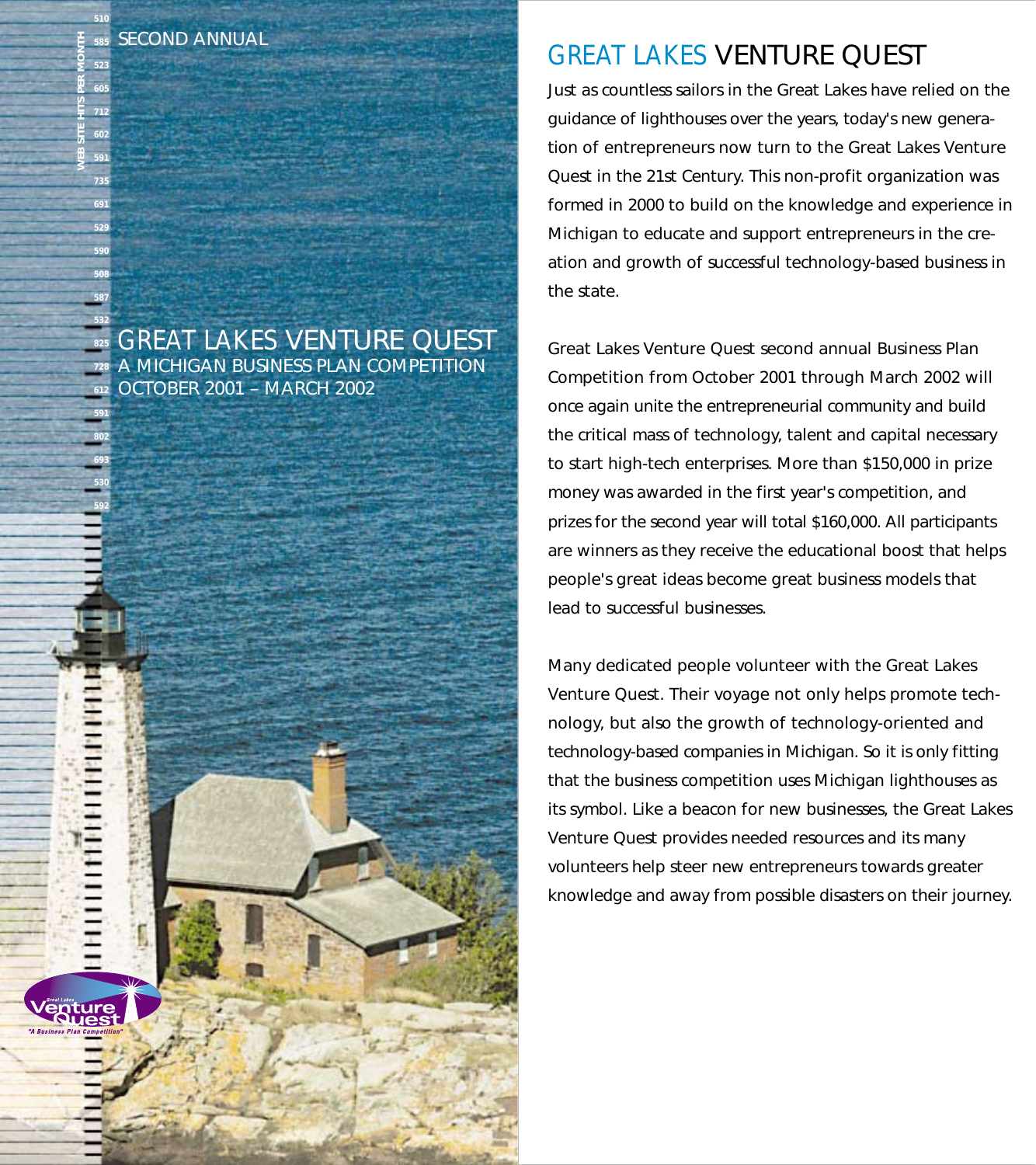"The MEDC sponsors this statewide event, because Michigan's future as a high technology state depends on the innovative ideas of our home grown entrepreneurs. Michigan's first high-tech business plan competition encourages Michigan individuals or teams with business ideas to become entrepreneurs, and gives them an opportunity to turn their ideas into businesses.

The Great Lakes Venture Quest showcases the state's leading-edge, technological excellence, proving there's no better place to grow a high-tech company than in Michigan. The first year's winners prove innovative ideas abound in Michigan."

#### Doug Rothwell, President and CEO Michigan Economic Development Corporation

"The Herbert H. and Grace A. Dow Foundation is interested in science and technology as well as math and science education, because they are an important way to develop our area and create jobs. Great Lakes Venture Quest fills a need to encourage and educate entrepreneurs here in Midland and throughout the state.

Today there are 19 venture capital firms and a growing network of angel investors in Michigan; there were none 30 years ago. We are good at technology. We have software companies serving our state's strong base of manufacturing companies. We also need to grow our services to help new companies and make entrepreneurs feel at home. Great Lakes Venture Quest presents a great opportunity to help start businesses in Michigan and aid the state in job creation."

Herbert D. Doan, Chairman The Herbert H. and Grace A. Dow Foundation

Cover photo - Au Sable lighthouse - Au Sable, Michigan Inside photo - Isle Royale lighthouse - Isle Royale, Michigan Photographer - Dennis O'Hara

# QUESTIONS ABOUT GREAT LAKES VENTURE QUEST

#### WHO IS ELIGIBLE?

Teams can be of any size; however, each team must include at least one member who resides, works, or attends school in Michigan. The Great Lakes Venture Quest (GLVQ) competition is open to business concepts that have yet to launch as well as existing businesses in Michigan that need risk capital to expand, if they employ less than 20 people and have less than \$1 million in annual revenues.

#### WHERE WILL PRIZES BE AWARDED?

There will be three regions for the 2001-2002 Venture Quest that impact how Phase 1 prizes will be awarded. This helps ensure that prize winners will be dispersed throughout Michigan. The Phase 2 competition is statewide.

The three GLVQ regions are:

- Eastern: Includes Ann Arbor, Flint and Metro Detroit
- Western: Includes Grand Rapids, Kalamazoo and Battle Creek
- Northern: Includes Lansing, Midland, Saginaw, Bay City, Mt. Pleasant, Traverse City and the Upper Peninsula

A total of \$160,000 will be awarded. In Phase 1, each region will have \$20,000 awarded: \$10,000 for the regional winner and two prizes of \$5,000 for regional runners-up. In the final awards, the statewide winner will receive \$50,000 and two runners-up will each receive \$25,000.

#### HOW AND WHEN DO I ENROLL?

The competition is open for enrollment at any time at www.glventurequest.com. You enter the phases in which you turn in a document. However, to make your entry valid, you must register at the web site.

The competition runs from October 2001 through March 2002 and is organized in two phases to help entrepreneurs develop business plans for their ideas in manageable stages and to reflect the nature of how potential investors review business concepts. The deliverable for the Phase 1 is a business concept summary and an analysis of the competitive situation. The Phase 2 entry requirement is a complete business plan.

#### WHO ARE THE JUDGES?

Judges will include professionals from the venture capital industry. Nearly all VC firms in the state of Michigan were invited to participate in this aspect of the contest.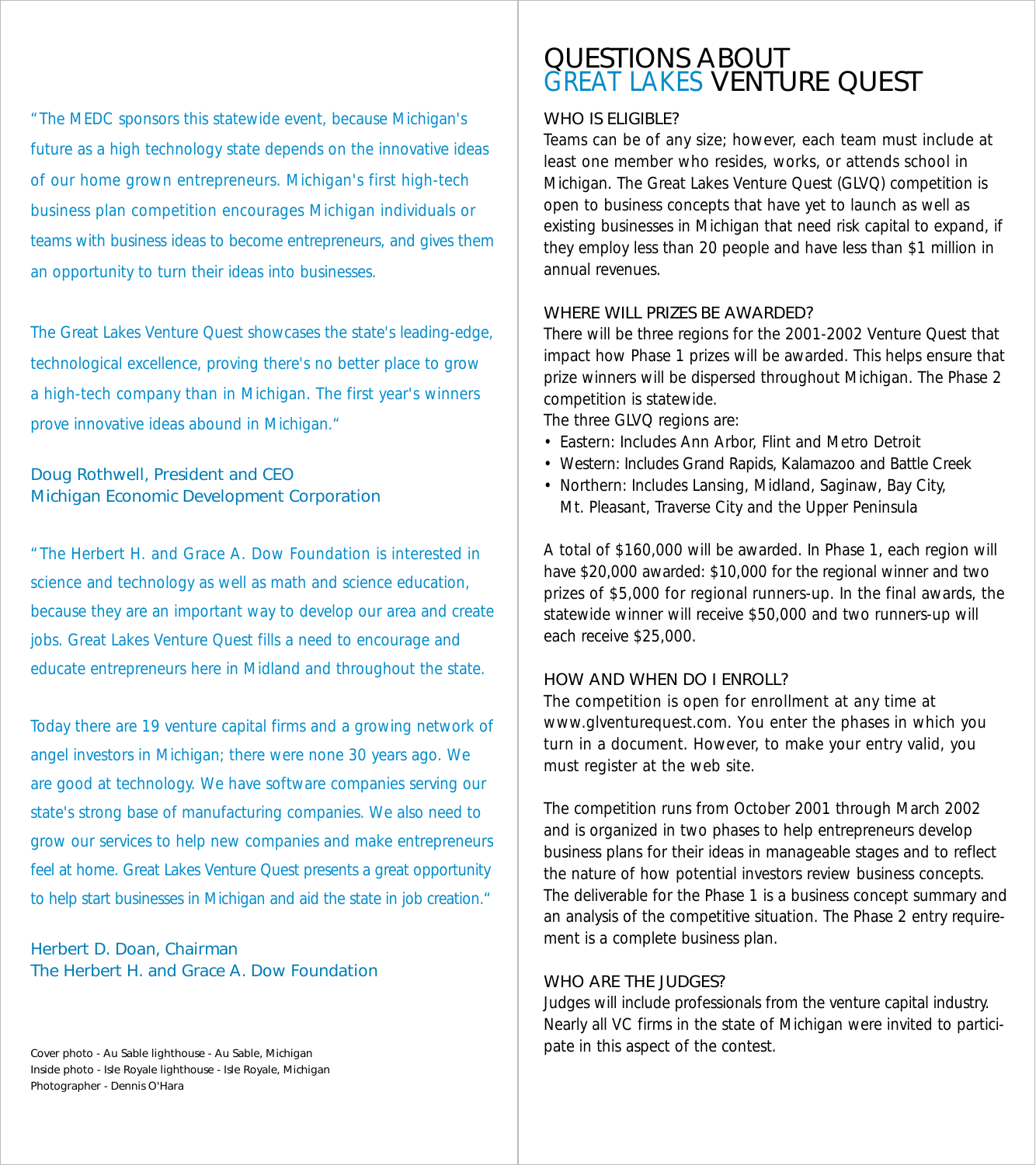## WILL MY PLAN REMAIN CONFIDENTIAL AFTER JUDGING?

You may elect to have only judges who have signed a nondisclosure agreement read your plan. In addition, everyone else associated with Venture Quest – organizers, coaches, screeners, etc. - is required to sign a nondisclosure agreement.

## WILL THERE BE TRAINING OPPORTUNITIES AND WILL LRECEIVE FEEDBACK ON MY CURRENT BUSINESS PLAN?

There are scheduled training sessions to help you prepare submissions. You also have the opportunity to be paired with a coach for personalized assistance.

WHAT FLSE CAN HELP GUIDE ME AND MY TEAM THROUGH THE GREAT LAKES VENTURE QUEST BUSINESS PLAN COMPETITION?

The web site www.glventurequest.com has two areas to assist in the competition: Team Information and Resources.

# WHO CAN I TALK TO IF I HAVE OTHER QUESTIONS?

Call the organizers at (734) 615-4423.



# GREAT LAKES VENTURE QUEST EVENTS CALENDAR

## **Week of 10/15**

| GLVQ Competition regional kickoff in East Lansing,      |
|---------------------------------------------------------|
| Livonia and Grand Rapids                                |
| Week of 10/22 - 3 Regional Sites                        |
| The Concept Paper & Your Industry/Competitive Advantage |
| Week of 10/29 - 3 Regional Sites                        |
| Feasibility Investigation -                             |
| Identifying & Quantifying Market Segments               |
| Week of 11/5 - 3 Regional Sites                         |
| Building a Dynamic Business Plan                        |
| Week of 11/12 - 3 Regional Sites                        |
| New Product Development - Start to Finish               |
|                                                         |

# **PHASE 1 DEADLINE: NOON NOV. 19, 2001 AT www.glventurequest.com/team\_information**

**Week of 11/26** 

The Finance and Management Plan

**12/5** All Phase 1 Awards presented at 7 p.m. at the Loosemore Auditorium on the Grand Valley State University Campus in Grand Rapids, Michigan

**Week of 1/7** In-depth Financial Analysis And Forecasting

# **Week of 1/21**

Building A Strong Management Team/Board of Directors

# **Week of 2/11**

Pitching Your Company - The Selling Presentation

**Week of 2/18**  Accessing Capital - A to Z

**Week of 2/24** Strategizing Growth: Marketing, Sales & Distribution

# **Week of 3/4**

Valuation And Exit Strategy

## **PHASE 2 DEADLINE: NOON MARCH 13, 2002 at www.glventurequest.com/team\_information**

**Week of 3/25/02** Final awards ceremony. All finalists will be asked to make a three-minute presentation.

> For additional information and updates visit www.glventurequest.com